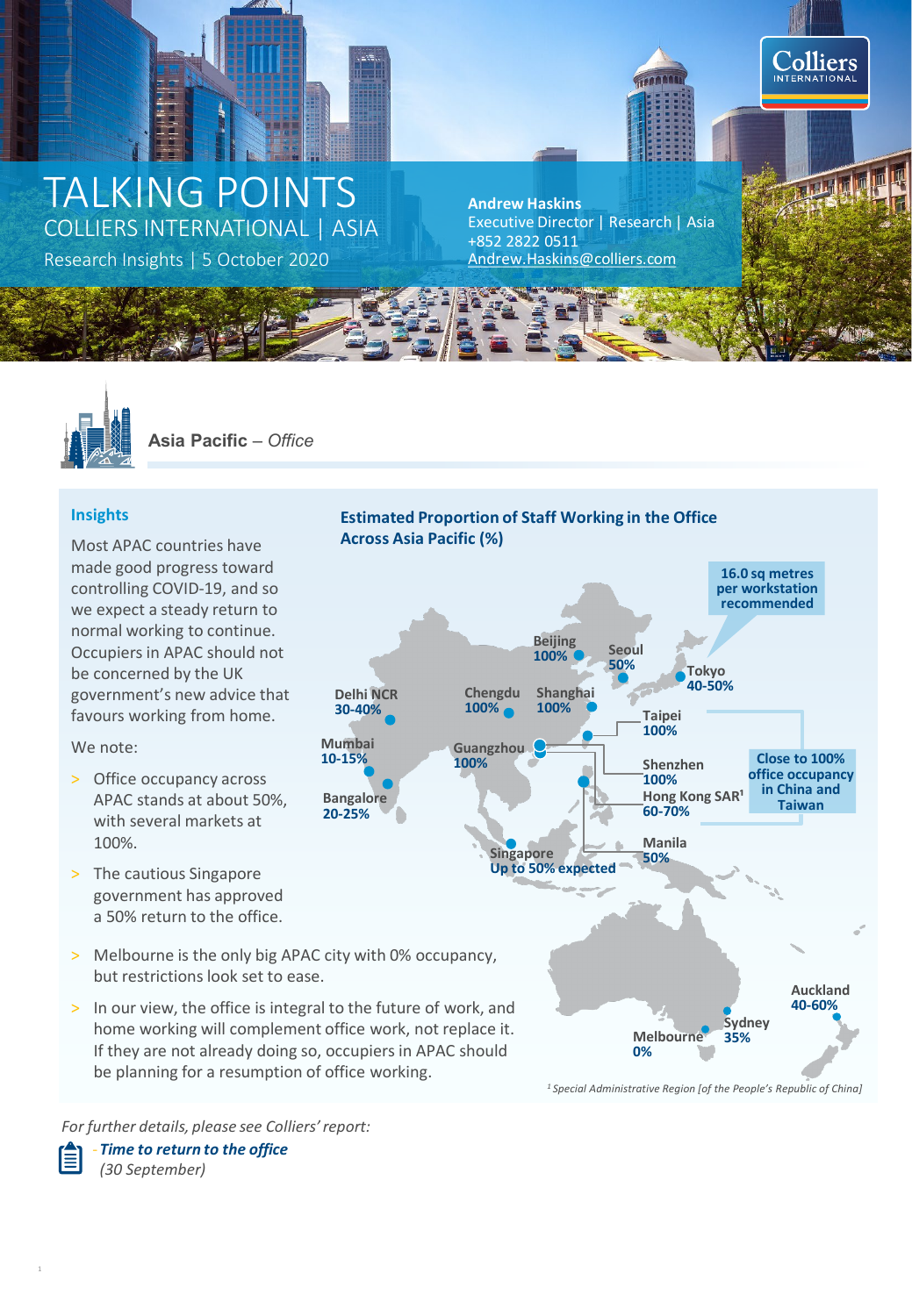

**Pan China** *– Investment survey*

# **Insights**

The COVID-19 pandemic in 2020 has posed great challenges to the global economy. Despite continuing concern about US-China trade tensions, China has had great success in controlling the outbreak, supporting the domestic economy and offering hope that China can lead the world out of recession. Colliers' investment survey is designed to provide guidance on the challenges ahead and discuss available opportunities:

While investors are seeing short-term headwinds, they look to the long-term growth potential of China. Investors have increased their focus on Tier 1 cities like for their stability, and seek capital appreciation in emerging cities like Hangzhou and Chengdu.

Respondents showed a structural shift in preferences towards property types less exposed to COVID-19, such as business parks, industrial facilities and data centres. Offices remained the most favoured sector.

For investors and developers currently waiting on the sidelines, asset disposals may present good buying opportunities. This is because weaker small and highly indebted developers have been struggling to raise capital due to the pandemic and policy regulations, forcing them to be more flexible on sale prices.

# **Opportunities**

## **Growth**

- According to the IMF's forecast in June, China will be the only major economy to maintain positive GDP growth in 20201
- Loose monetary policies with low interest rates and ample liquidity
- China's "New Infrastructure" opportunities
- The launch of industrial REITs in China (business parks, logistics warehouse and data centres)

## **Demand**

- Stable demand in Tier 1 cities
- The appeal of emerging cities has diverged, and cities with better location and growth potential are more popular among investors.

#### **Price**

- Declining prices in the short term
- Long-term price appreciation from China's solid fundamentals and RMB appreciation

*For further details, please see Colliers' report:*



‐*Against the headwinds: Investors to increase exposure to china under covid-19 (22 September)*



# **Insights & recommendations**

Landlord: In the case of limited new demand, it is still the core goal to actively lock in quality tenants like technology companies and stabilize the occupancy rate.

Tenants: As Beijing is still a tenants' market, new projects, despite their high quality, are seeing slow space absorption. We recommend tenants negotiate for better space and higher cost performance from new projects in Lize and CBD.

# **Q3 highlights**

Net absorption continued to pick up slightly as demand starts to return to the market, mainly in Lufthansa, AGV & Olympic Park and Lize submarkets.

Demand in Q3 mainly came from the financial and pharmaceutical sectors.

*For further details, please see Colliers' report:*

‐*Market activity is heating up, demand gradually recovering (30 September)*

**Shenzhen** *– Office*

# **Insights**

Shenzhen's industrial upgrade process has led to the need for industrial office spaces dedicated to higher value-added activities, including R&D and design.

As of end-August 2020, there were nine million square metres of industrial office space in Shenzhen's core area (9.69 million square feet)1, and we expect another five million square metres (5.38 million square feet) of new industrial office supply to enter the market over the next five years (2021-2025).

## **Recommendations**

We suggest qualified industrial companies utilize benefits like rent subsidies.

We recommend potential investors with interest in industrial office to pay attention to areas with new options: Nanshan and Luohu.

*For further details, please see Colliers' report:*

‐*The land evolution: Shenzhen industrial office (30 September)*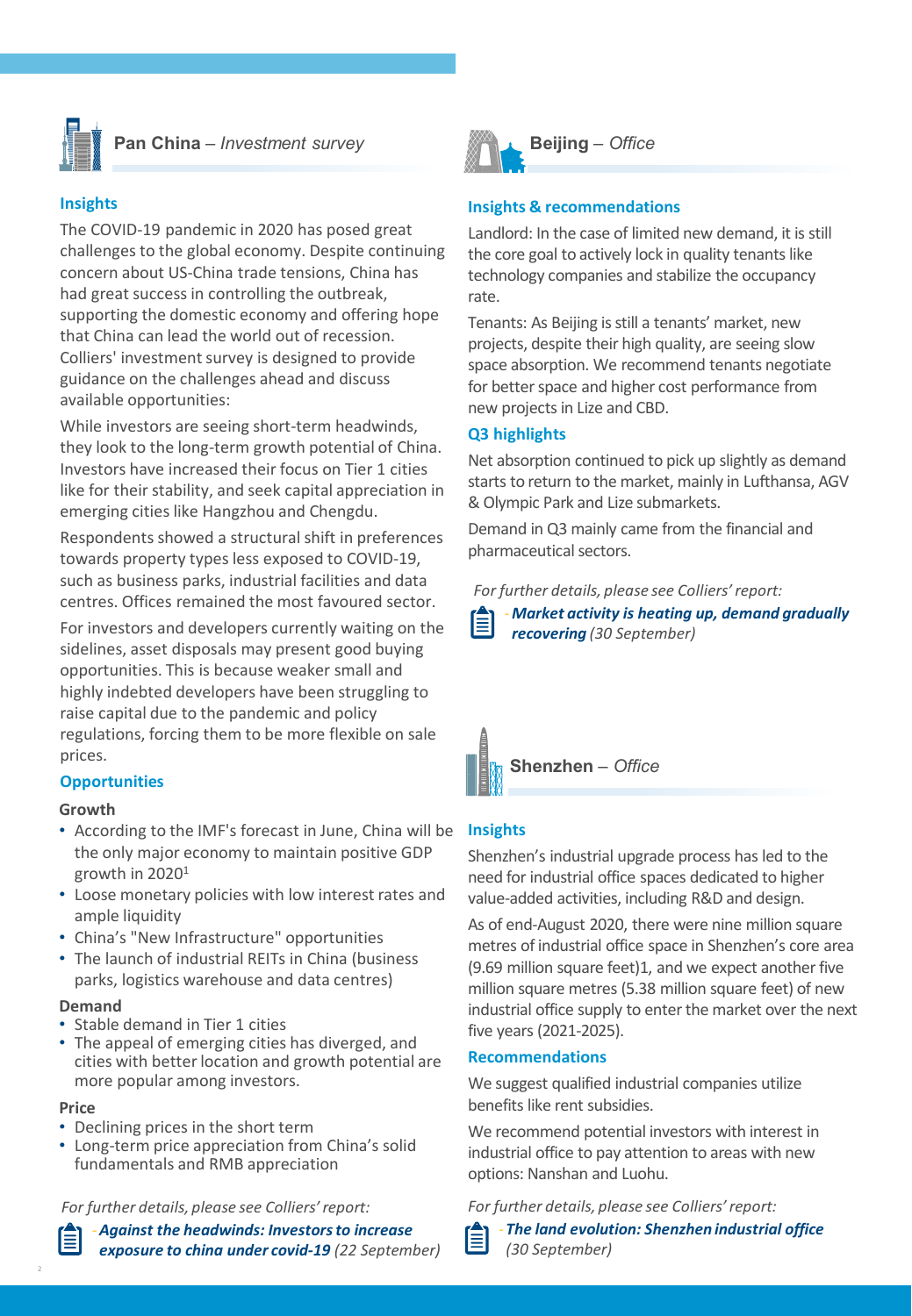

## **Insights**

The Chengdu office market has experienced a long process of development. Over 20 years have passed since the first modern office building was launched in 1998. By end-Q2 2020, total office stock in Chengdu reached close to 10 million square metres(107 million square feet), comprising 163 office buildings. However, with aging facilities and lack of property management, some offices have entered a post-maturity phase, and are suffering from falling achievable rents and rising vacancy rates.

# **Recommendations**

Landlords should pay more attention to building operational maintenance. Office renovation can be largely avoided by early intervention via repairs of failing equipment.

For landlords who are conscious of costs, we suggest starting with exterior façade and interior updates, which can make a strong impression at less cost.

For risk-averse landlords with less experience in building renovation, we recommend collaboration with institutional investors or outside operators, to help them resolve fund shortages and enhance building management capabilities.

*For further details, please see Colliers' report:*

‐*Office renovation to help buildings stay*  ≣ *competitive (25 September)*